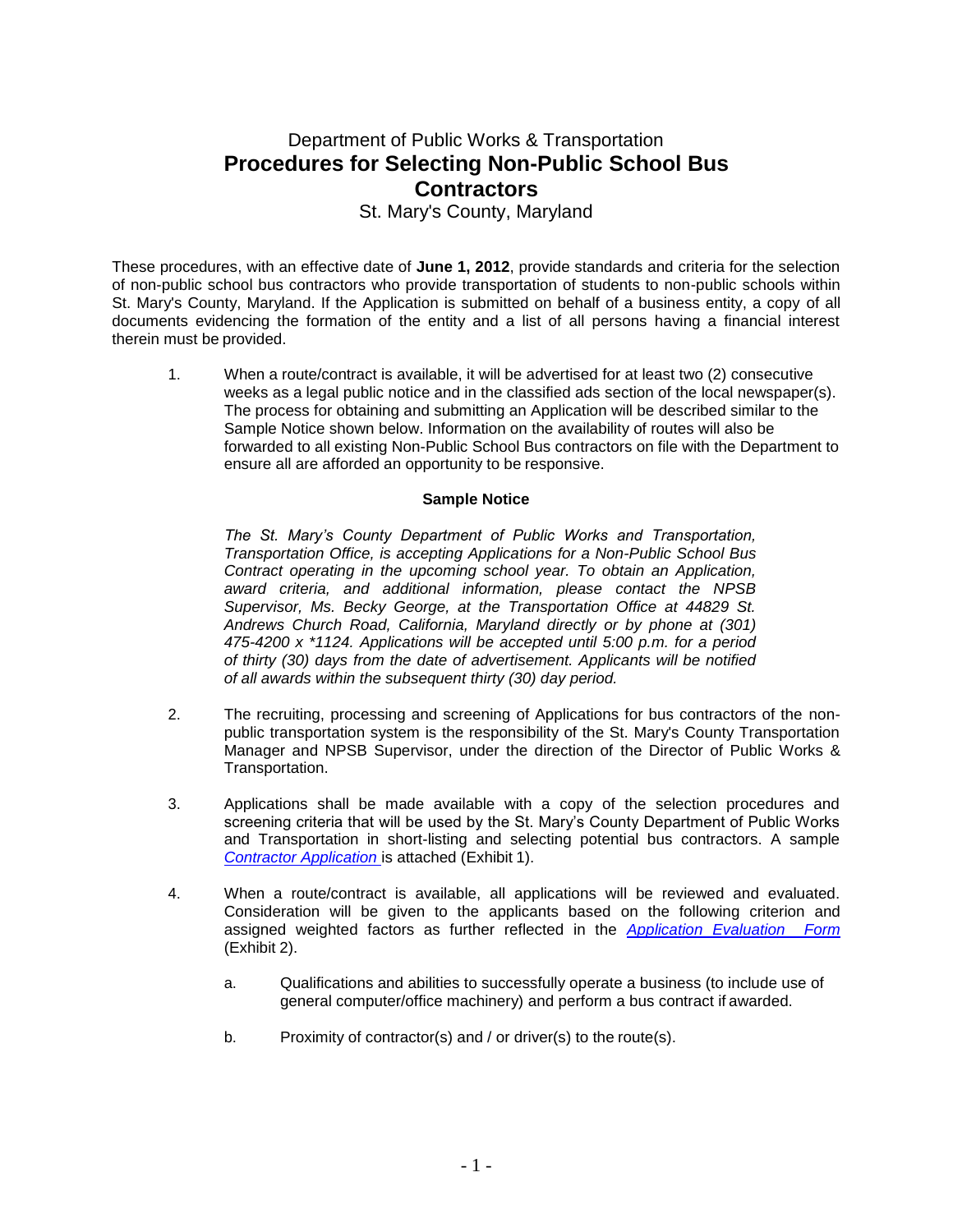## Department of Public Works & Transportation **Procedures for Selecting Non-Public School Bus Contractors (Con't.)**

- c. Certified copy of the applicant's Department of Motor Vehicle driving record. Contractor shall include a copy of all driving records for all drivers with the Application. All applicants will be required to be fingerprinted and submit to a background check at their own expense.
- d. Responses from references listed on Application. A minimum of at least three (3) business or personal references who can verify fitness to operate a school bus contract. The references will be contacted by the evaluator(s).
- e. Experience and adequacy of performance of any past and/or present transportation and business related contract(s) of applicants. Must not have had a student transportation contract terminated for cause in the past.
- f. Ability to provide or obtain sufficient buses and drivers (specify quantities and years of experience), and information demonstrating the ability to store and maintain the buses.
- g. Whether the Application is complete and was filed within the deadline established by the formal public notice.
- 5. The St. Mary's County Department of Public Works & Transportation Director shall have the final authority to appoint a bus contractor and shall do so without regard to race, creed, sex, color, national origin, age, marital status, sexual orientation, religion or disability in matters affecting employment, admission to, or treatment in providing access to programs. A sample *[Contractor Services Agreement](http://www.co.saint-marys.md.us/docs/SAMPLESERVICESAGREEMENT2011-12.pdf)* is attached (Exhibit 3).
- 6. A contractor may return their Contractor Services Agreement, or may choose to terminate their Agreement due to the death or retirement of a contractor(s). Requests for a family member (spouse, children, or sibling) to continue a Services Agreement will be reviewed on a case-by-case basis by the Transportation Manager and Supervisor. The Transportation Manager, DPW&T Director and other County support staff (i.e., County Attorney and Risk Manager) may determine that a particular route(s) is best served by a new Services Agreement, whether it be to another bus contractor pursuant to Paragraphs 4 and 9 of these procedures, or to the family member for the remaining life of the bus(s).
- 7. Contractors who have existing school bus transportation contract(s) with the St. Mary's County Transportation Division may be eligible for additional contract award(s) based on Paragraph 4 or as further described in Paragraph 6, above.
- 8. The contractor owns the bus and equipment, but will hold no negotiable rights for the bus route or contract.
- 9. Any contractor desiring to terminate his/her contract, or transfer his/her equipment to another contractor, must advise the St. Mary's County Department of Public Works and Transportation, Transportation Division, in writing. Contractor transfers usually require a new Services Agreement be signed by a duly authorized party (i.e., estate executor, parent company owner(s), managing partner(s) etc.), and are reviewed / awarded on a case-by-case basis in accordance with Paragraph 6, above.